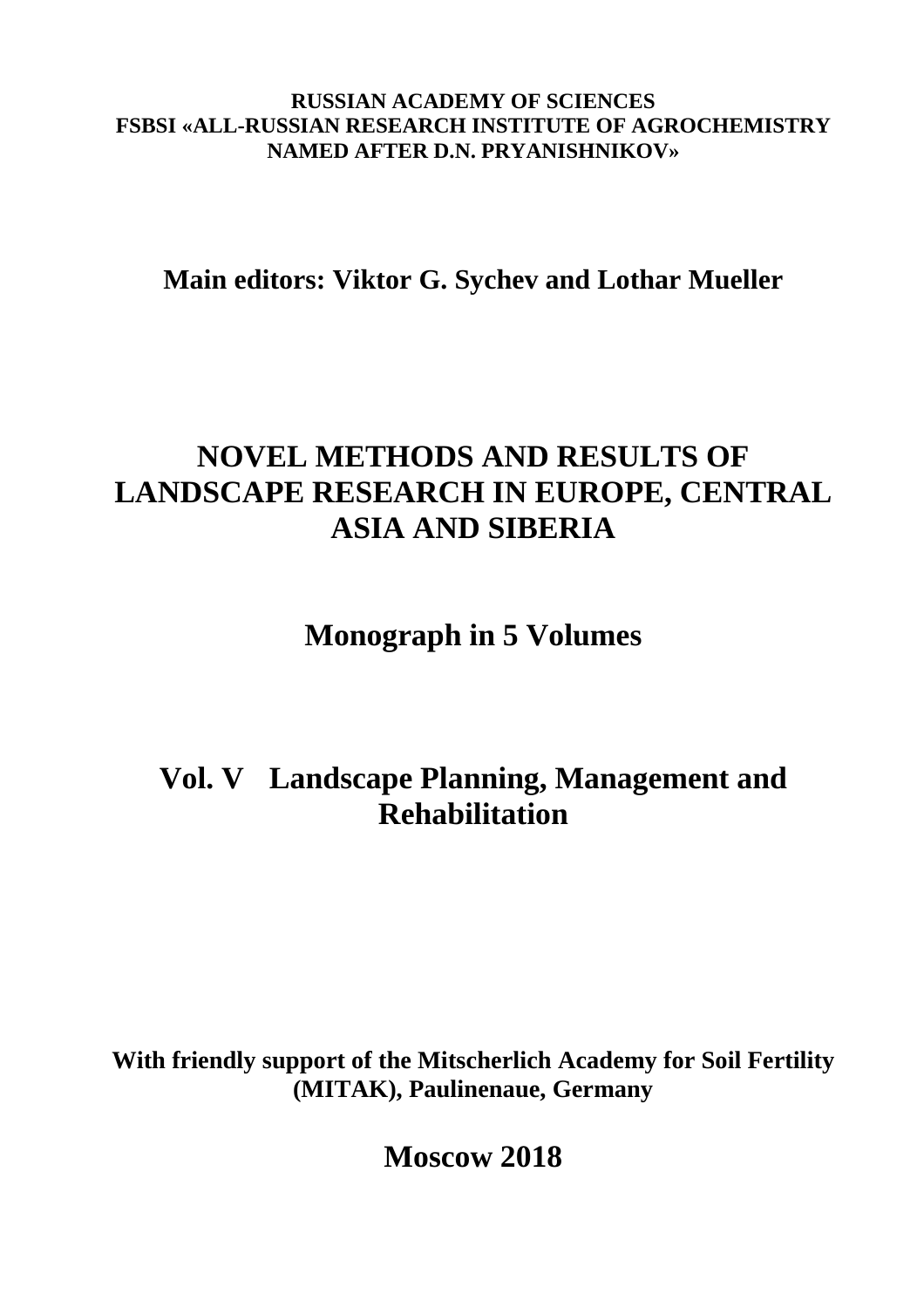ББК 4035 УДК 504.54:631.42 Н 78

**Новые методы и результаты исследований ландшафтов в Европе, Центральной Азии и Сибири** (в пяти томах). Том 5. Планирование, управление и реабилитация ландшафтов /под редакцией академика РАН В.Г.Сычева, Л. Мюллера. – М.: изд-во ФГБНУ «ВНИИ агрохимии»,  $2018. - 240$  c. ISBN 978-5-9238-0251-1 (Том 5)

**Коллектив авторов и редакторов** под руководством В.Г. Сычёва (Москва), А. Сапаровa (Алматы), Лотара Мюллера (Мюнхеберг).

**Главные редакторы:** Лотар Мюллер (Лейбниц центр агроландшафтных исследований, Мюнхеберг, Германия) и Виктор Г. Сычёв (Всероссийский научно-исследовательский институт агрохимии им. Д.Н. Прянишникова, Москва, Россия)

Монография содержит информацию о самых современных методологиях и результатах в ландшафтных исследованиях. Она может быть использована в качестве руководства для исследователей, преподавателей, студентов и всех, кого интересует тема ландшафтной науки и смежных дисциплин. Монография является особо ценной информационной базой для лиц, принимающих решения на различных уровнях, от местных до международных органов по принятию решений. Приведенная в монографии информация представляет собой современный уровень ландшафтной науки в очень краткой форме.

Содержание глав дано в авторской редакции. Редакторы не несут ответственности в отношении опубликованных материалов.

**Novel Methods and Results of Landscape Research in Europe, Central Asia and Siberia** (in five volumes).Vol. 5. Landscape Planning, Management and Rehabilitation /main editors Viktor G. Sychev, Lothar Mueller. – М.: Publishing House FSBSI «Pryanishnikov Institute of Agrochemistry», 2018. – 240  $p_{\cdot}$ 

**Team of authors and editors** under the guidance of: Viktor G. Sychev (Moscow), Abdulla Saparov (Almaty), Lothar Mueller (Muencheberg)

**Main editors:** Lothar Mueller (Leibniz Centre for Agricultural Landscape Research, Muencheberg, Germany) and Viktor G. Sychev (All-Russian Research Institute of Agrochemistry named after D.N. Pryanishnikov, Moscow, Russia)

This monograph shall inform you about up to date methodologies and recent results in landscape research. It is intended as a guide for researchers, teachers, students, decision makers, stakeholders interested in the topic of landscape science and related disciplines. It provides information basis for decision makers at various levels, from local up to international decision bodies, representing the top level of landscape science in a very short form.

Authors are responsible for the content of their chapters. Neither the authors nor the editors can accept any legal responsibility for any errors or omissions that may be made. The editors make no warranty, express or implied, with respect to the material contained herein.

ISBN 978-5-9238-0246-7 ISBN 978-5-9238-0251-1 (Том 5) DOI 10.25680/3078.2018.69.72.005

© ФГБНУ «ВНИИ агрохимии» 2018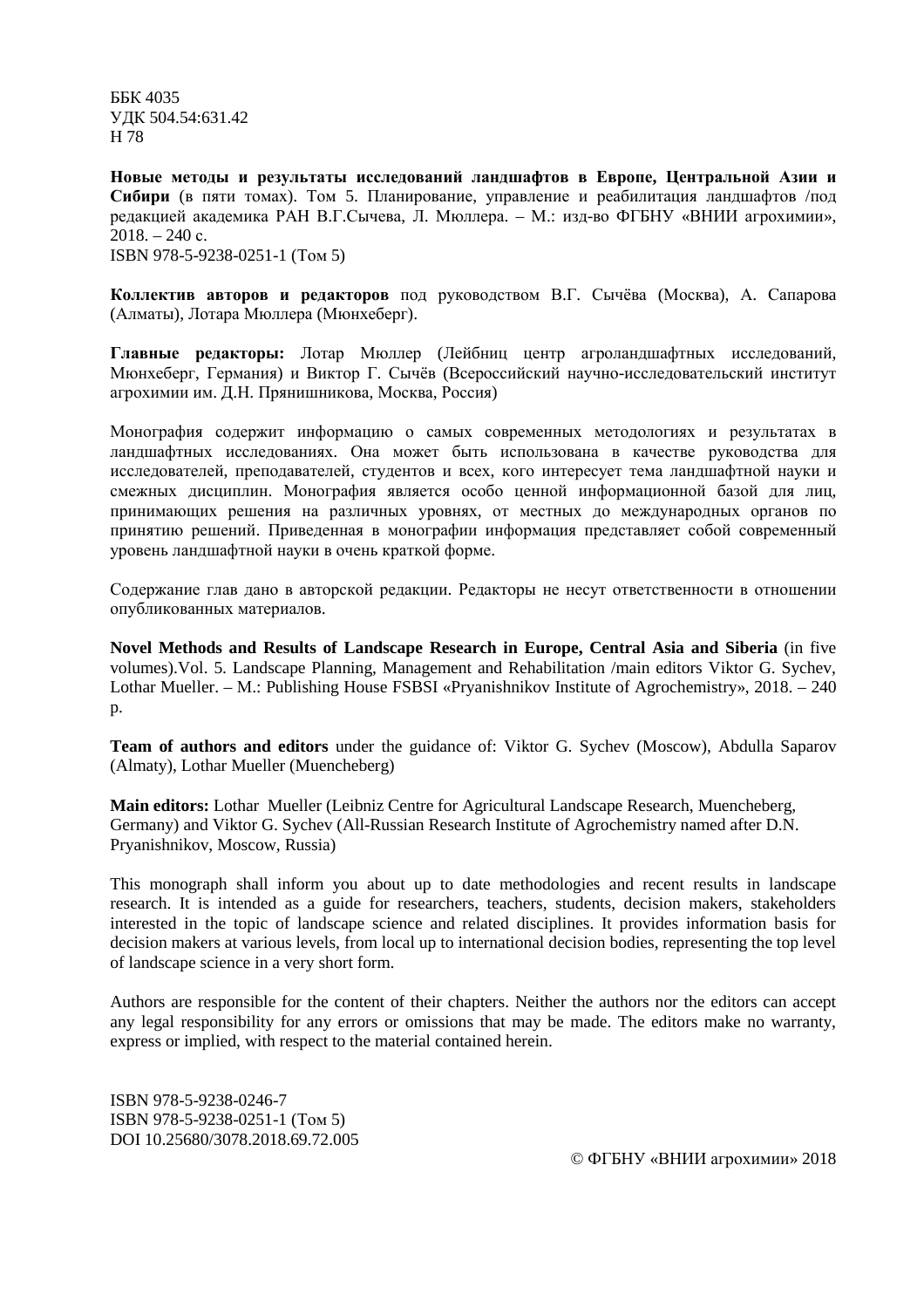# **Chapter V/30: MULTI-FUNCTIONALITY AND HOLISTIC APPROACH WHEN ECOLOGICALLY IMPROVING AN AGRICULTURAL STREAM – A CASE STUDY INTRODUCING INTEGRATED BUFFER ZONES AS A LANDSCAPING TOOL IN THE PROJECT LIFE-GOODSTREAM**

## **Глава V/30: Многофункциональность и комплексный подход при экологическом улучшении сельскохозяйственного потока - пример исследования, представляющего интегрированные буферные зоны как ландшафтный инструмент в проекте LIFE-Goodstream**

## **John A. Strand\*; Lisa Feuerbach-Wengel; Peter Feuerbach**

DOI 10.25680/1815.2018.89.74.376 \*Email: **[john.strand@hushallningssallskapet.se](mailto:john.strand@hushallningssallskapet.se)** Hushållningssällskapet Halland, Lilla Böslid 146, 305 96 Eldsberga, Sweden

**ABSTRACT.** The project LIFE-Goodstream aims at solving or reducing several environmental problems of the stream Trönningeån by using a holistic approach, where all measures are planned with multi-functionality in mind, simultaneously addressing eutrophication, fish migration, biodiversity and floods. In the presented case-study, a 1 km part of the stream, we removed the last remaining migration barrier in the stream. To improve the landscapes hydrological buffer capacity (downstream flood reduction) and to reduce eutrophication, we constructed Integrated Buffer Zones and several new wetlands adjacent to the stream, re-meandered part of the stream, improved the stream bed for salmonid fish and created biotopes (creotopes) for e.g. amphibians. All measures where done in close co-operation with landowners to keep rational agriculture practices possible and to secure future management. The case-study shows that it is possible to do large-scale landscaping for environmental purposes on private land without monetary compensation, if true participatory processes are used, and landowners are engaged from the beginning.

**Резюме.** Проект LIFE-Goodstream направлен на решение или сокращение нескольких экологических проблем реки Трённинген с использованием комплексного подхода, где все меры планируются с учетом многофункциональности, одновременно решая проблемы эвтрофикации, миграции рыбы, биоразнообразия и наводнений. В представленном тематическом исследовании, в 1 км части потока, мы удалили последний оставшийся миграционный барьер в нём. Для улучшения ландшафтов гидрологического буферного потенциала (сокращение потока вниз по течению) и сокращения эвтрофикации, мы построили интегрированные буферные зоны и несколько новых водно-болотных угодий, прилегающих к потоку; переброшенные части потока, улучшили русло реки для лососевых рыб и создали биотопы (креотопы), например для земноводных. Все меры были приняты в тесном сотрудничестве с землевладельцами в целях сохранения рациональных методов ведения сельского хозяйства и обеспечения будущего управления. В тематическом исследовании показано, что можно использовать масштабное озеленение для экологических целей на частных землях без денежной компенсации, при реальном участии землевладельцев с самого начала работ.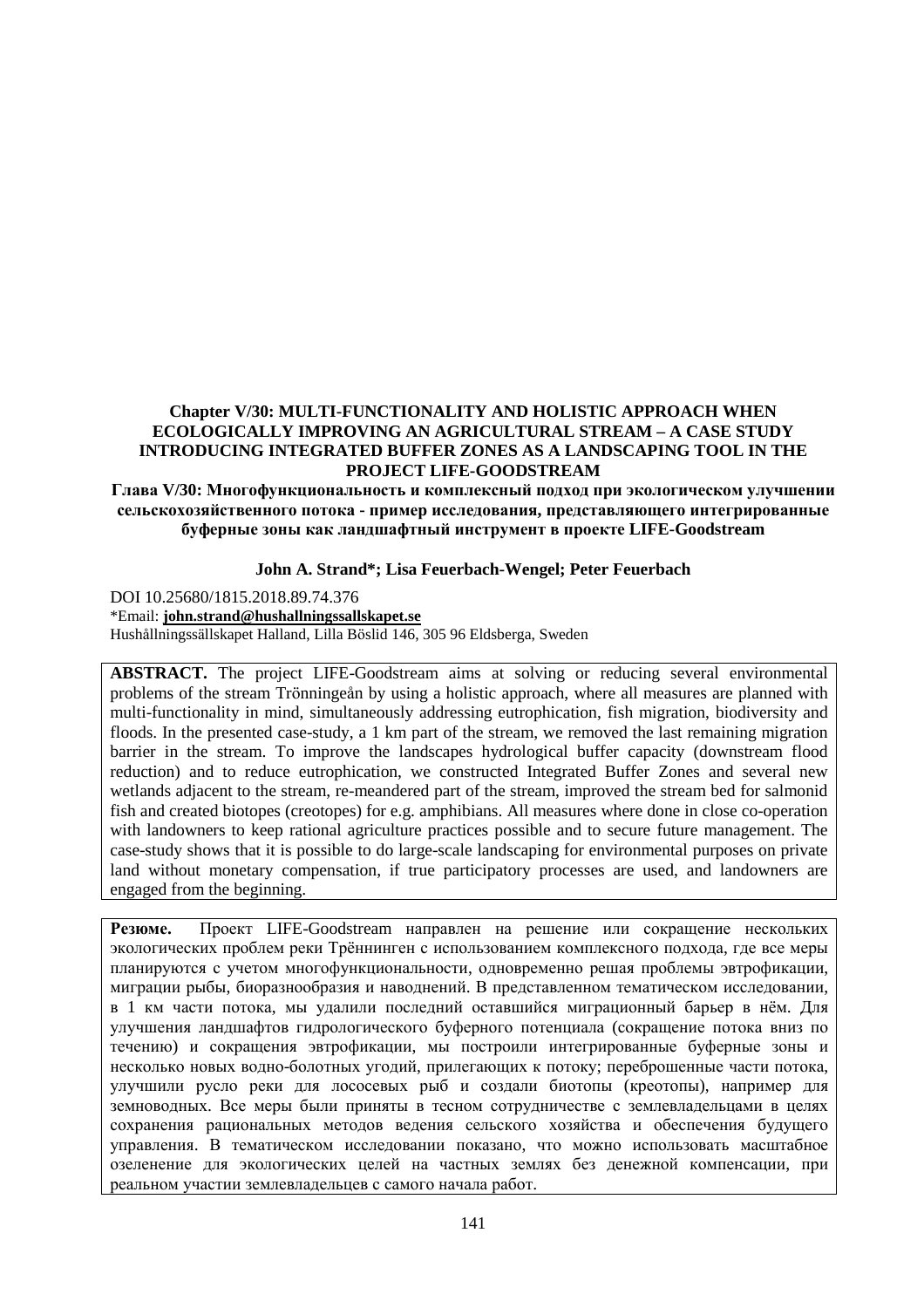**КEYWORDS:** eutrophication, Water Framework Directive (WFD), fish migration, floods, landowner involvement, co-operation, landscape restoration, wetland biodiversity

**Ключевые слова**: эвтрофикация, водная директива, миграция рыб, наводнения, участие землевладельцев, сотрудничество, восстановление ландшафта, биоразнообразие водно-болотных угодий

#### **INTRODUCTION**

Agricultural streams often suffer from different forms of environmental stress. In Sweden, as in most industrial countries, the most common environmental problems in these systems are eutrophication [1] and migration barriers [2]. In addition, lowland streams in agricultural areas commonly suffer from low biodiversity, stream bed alterations and a lack of active flood plains. A result of stream alterations together with the environmental pressure from intensive agricultural practice (e.g. pipe drainage) is also a reduced hydrological buffer capacity of the landscape with subsequent floods in downstream areas, both of farmlands and of rural areas and infrastructure. Constructed wetlands have been used for >20 years in Sweden as a cost-efficient method to reduce the transport of nutrients to freshwater bodies and the sea, as well as a method to enhance the biodiversity of rural landscapes [3]. A major driving force was the Swedish Environmental Quality Objectives which were implemented in 1999 and where a numeric goal regarding wetland construction was stated as at least 12,000 hectares by 2010 [4, 5]. Recent evaluations have shown good results for nutrient reduction and increased biodiversity and furthermore showed that local or regional project seems to be most cost-efficient [6], where focus is on e.g. a small administrative unit (municipalities) or a defined stream catchment area. Most wetland projects in agricultural areas in Sweden have nutrient reduction as the main goal [6]. In recent years new environmental measures to combat eutrophication have been presented, such as Integrated Buffer Zones (IBZ) [7] and Level-Adjusted Constructed Wetlands [8]. The multi-functionality of constructed wetlands regarding ecosystem services have been acknowledged but seldom fully addressed in practice. Apart from the commonly sought ecosystem services of nutrient retention and biodiversity enhancement, also hydrological buffering (peak flow reductions and flood prevention) and farmland irrigation possibilities as well as public recreation and education have a potentially very high value for the society, and should be considered and optimized when planning measures and choosing landscaping elements.

#### **AIM OF THE METHOD**

The project LIFE-Goodstream aims at reducing several of the environmental problems observed in the stream Trönningeån simultaneously, with a holistic approach where the measures are multi-functional. An important part of the project is also to raise awareness among the landowners and the public communities along the stream, regarding the environmental issues.

## **PRINCIPLE AND PROCEDURE**

**Principle:** We work from the principle of participatory processes where landowners are early engaged in the project and together with us choose the measures to be done. All measures in the presented case-study are done on private land and a positive response from the landowners is an absolute requisite. Not only for us to get permission to do the measures, but also to ensure future engagement in the management of the measures. Therefore, all measures and their design are planned together with landowners to ensure rational management, using standard farm equipment and we provide detailed management plans to the landowners. Furthermore, we also worked from a holistic approach with the principle that the measures should be multi-functional and address several environmental problems simultaneously. Although the measures are site-specific and designed according to local topography and hydrology, they are planned and constructed to maximize the environmental benefits not only for the immediate surroundings but also for the stream as a whole ecosystem. That includes e.g. downstream effects on flow and flood risks, migration of fish and other aquatic organisms and regional populations of terrestrial and semi-aquatic species.

**Procedure:** To ensure participatory processes we did not develop any plans of measures prior to landowner contact. Instead we started by informing and engaging the landowners on the project. We discussed the environmental problems and possible solutions from a wide array of different measures. In this way, we got very useful additional information on the stream ecosystem from the landowners and also several new ideas on areas to focus on. The discussions were done by telephone, mail, letters and individual "kitchen table discussions" as well as larger group meetings both in the field and indoors. The individual landowner interest (e.g. fishing, irrigation or a general environmental interest) was the start for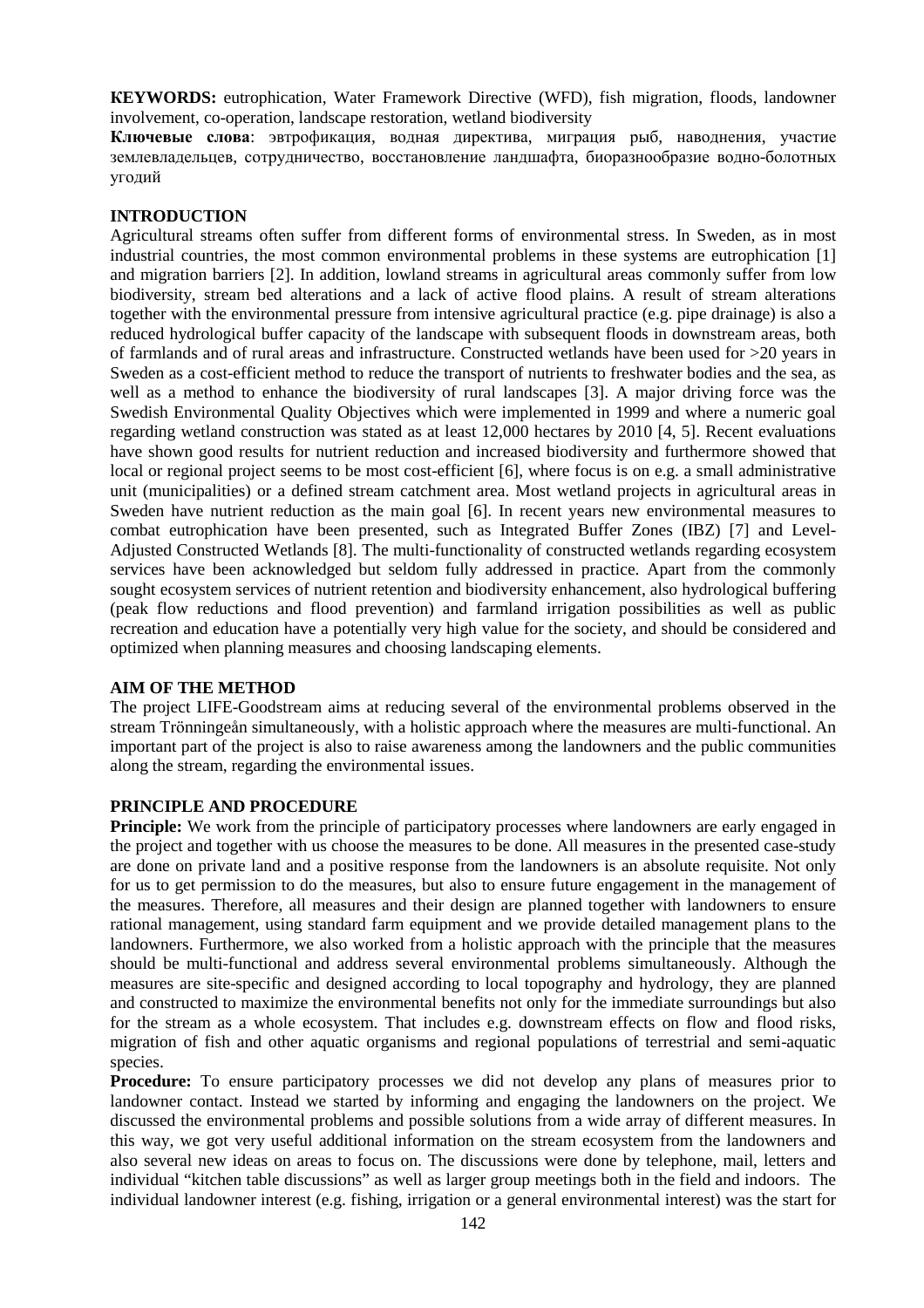further, specific, discussions on what to do on their land individually. From these discussions, we produced a suggested plan of different measures to be approved by the landowner. Thereafter contracts were done with construction companies and the different measures were done.

# **LANDSCAPING RESULTS – THE STJÄRNARP VALLEY CASE-STUDY**

In the middle of the stream catchment area, a small (ca 1,2 km long and 200 m wide) flood plain or river valley had in 1992 been dammed to construct a wetland of ca 3 hectares, which constituted the last remaining migration barrier in the stream. The land was owned by two different landowners, one on each side of the wetland, and they were both positive to the project and had several ideas of environmental improvements. After broad discussions, also with the authorities, detailed plans were developed and the construction work could start in June 2016. The 2-m high embankment, damming the wetland, was removed, ensuring free fish migration. After the water was drained we constructed 5 wetlands and 5 Integrated Buffer Zones (IBZ) adjacent to the stream. We also constructed 8 amphibian ponds and 3 overwintering habitats for amphibians. In addition streambed improvements were done.



**Figure 1 –** The landscape of the Stjärnarp stream valley prior to the removal of the wetland (migration barrier), September 2016.

IBZ can be efficient tools in areas where large constructed wetlands might not be feasible due to technical or economic reasons. An IBZ typically consist of a minimum 5-m wide aquatic wetland part where drainage pipes are disconnected from the stream, and an infiltration bank surrounded by an embankment. The length is normally 60-100 m and goes parallel to the stream as traditional buffer zones do. The IBZs are constructed so that no water enters the stream directly from the field, neither through drainage pipes nor by surface run-off. All water passes through the infiltration bank. Nutrients are retained by normal wetland processes (denitrification, sedimentation and plant uptake) in the aquatic part of the IBZ and through filtration in the infiltration bank. To further increase infiltration, trees (usually alder) are planted on the infiltration bank to increase soil permeability. The trees can after 15-20 years be harvested and used by the landowner.



**Figure 2 –** A cross section of a typical Integrated Buffer Zone.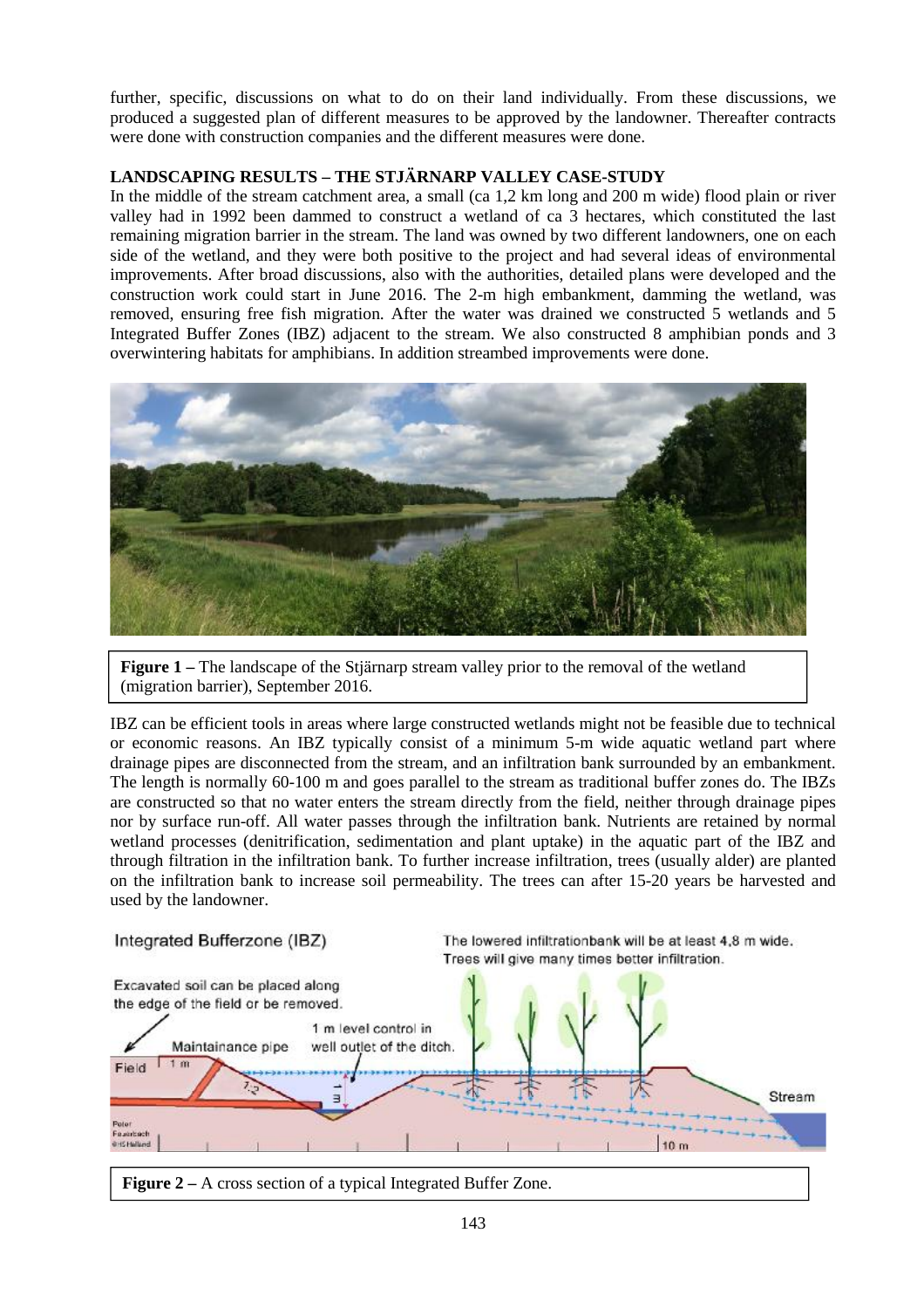

**Figure 3 –** Upper picture: An aerial view of the landscape of the Stjärnarp valley after the removal of the wetland (migration barrier) and the construction of the new measures (wetlands and IBZs). Note that the wetlands and IBZs are not yet completely filled with water. August 2017. Lower picture: A map showing the extension of the former wetland/migration barrier (dashed line), the new riverbed, wetlands, IBZs and amphibian ponds (dark blue areas) and the way water from adjacent farmland is transported in the constructed measures before it enters the stream (black arrows).

The measures at the case-study were constructed and located so that all water from the surrounding areas is collected into the different wetlands/IBZs and transported parallel to the stream from wetland (or IBZ) to wetland (or IBZ) and enters the stream at the end of the valley further downstream. Thus, we ensure